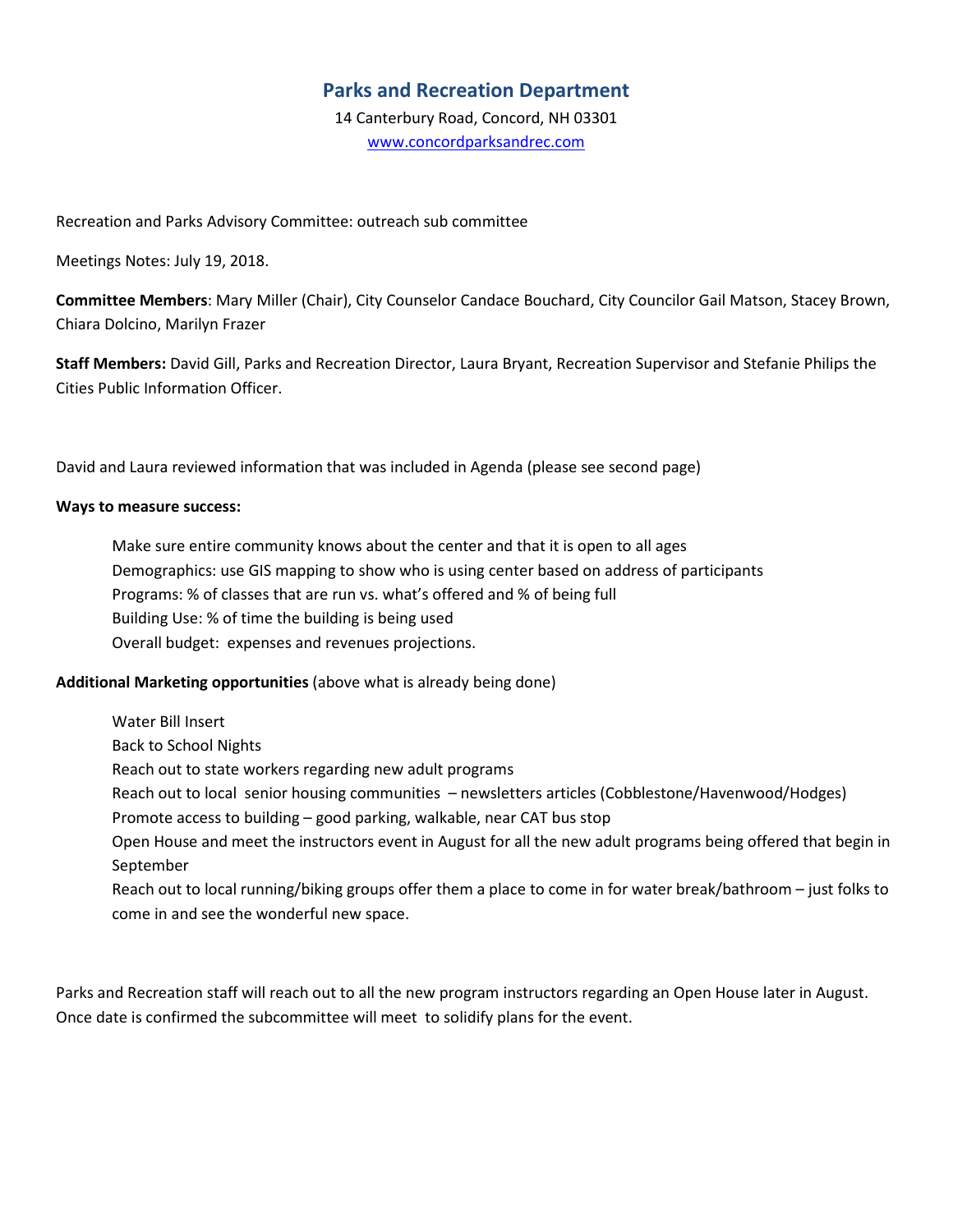# **Parks and Recreation Department**

14 Canterbury Road, Concord NH 03301 www.concordparksandrec.com

RPAC Sub Committee on outreach for new city wide community center.

Thursday, July 18 **Agenda (meeting #1**): 5:30 – 6:30 at new center

- 1. **What does success look like**
- 2. **Review ideas for outreach to greater community**
- 3. **Review ideas for outreach to the Heights Community**
- 4. **Next meeting dates**. Ideally two or three more before regular Sept 20 regular RPAC Meeting
- **Highlight first 6 weeks of operation** (center opened June 11)
	- $\circ$  Overwhelming positive comments still get them daily
	- o Majority of traditional summer camps are full
	- o Just over 200 Senior Passport Members (free to residents over 60, \$50 for nonresidents seniors)
	- $\circ$  Heights Branch Library: use slowly growing usually 15 40 people a day
	- o Movie In the Park with Red Rivers attracted over 100 people

### • **Highlight next 8 weeks of programs at center**

- o Traditional Summer Camps –continue until week of August 6
- $\circ$  Specialty Camps remaining soccer, Video, Filmmaking, Circuit/Science, Field Hockey
- o Senior Program
- o Library

### • **Highlight upcoming events at center**

- $\circ$  Nevers Band Concert Thursday, July 24 at 7 pm (rain location South Congregational Church)
- $\circ$  Hokuto Taiko Dojo Drumming Thursday, Aug 9 at 6 pm (co-sponsored with Library, rain location at center)
- o City Employee BBQ Friday, Sept 7.
- o Chamber of Commerce Business After Hours Tuesday, Sept 11. 5:30 7 pm
- o New Hampshire Parks and Recreation State Conference Thursday, September 13
- o Most of the new adult programs begin week of September 17
	- City Employees/Spouses and retires can now have fitness/wellness classes paid as part of their insurance (max \$300 for year)
- **Scheduled Outreach coming up:** 
	- o Chamber of Commerce August Newsletter Insert